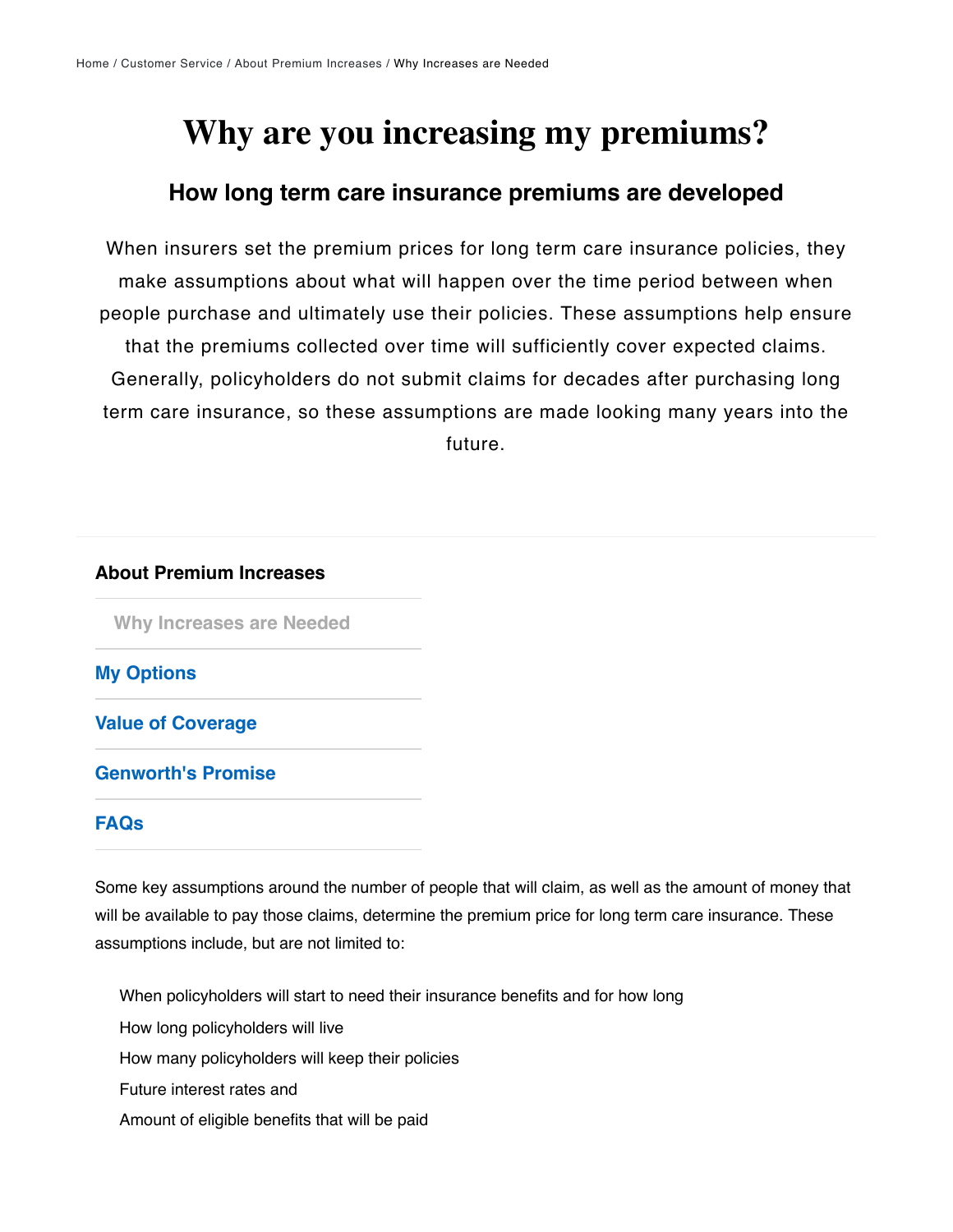To initially set the premium price for long term care insurance, insurers complete a thorough assessment of these key assumptions to develop as accurate a price as possible.

However, if key assumptions do not turn out (or are not expected to turn out) as originally anticipated, after careful review and analysis, insurers may determine the need to make changes to the premiums on existing policies in order to cover the expected claims.

# **Why premium increases on long term care insurance policies may be necessary**

Over the lifetime of a policy, most premium dollars will be set aside to pay future claims. Remaining premium dollars are used to cover commissions, expenses and earnings. Although long term care insurance is originally priced to generate a profit, if claims are higher than expected, insurers may experience losses - which is the case for many of the products for which we are seeking premium increases. The diagram below illustrates how premiums are intended to be used over the lifetime of a long term care insurance policy.

## **Intended allocation of premiums**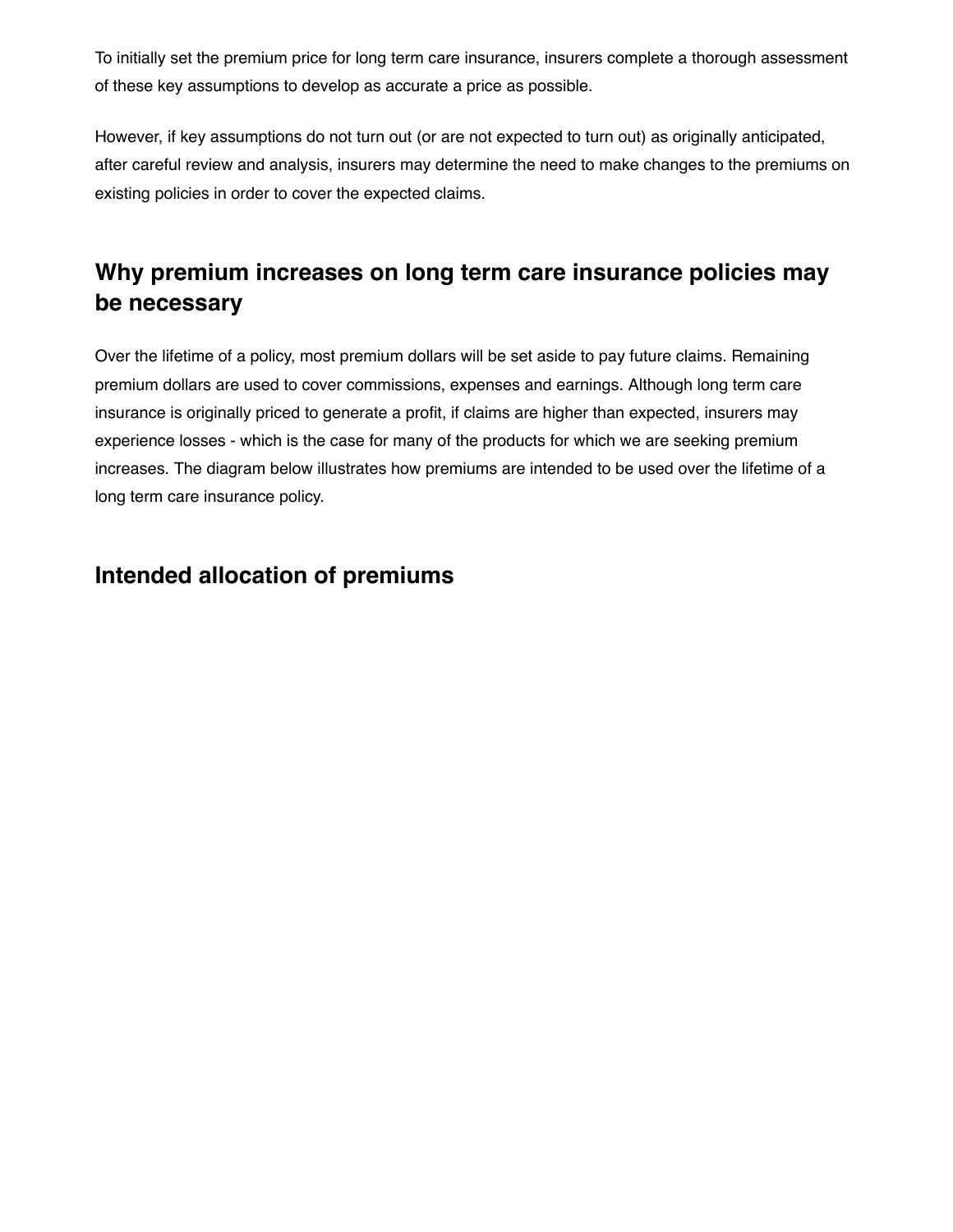

The information and diagram above are intended to provide you a general overview of how premium dollars are allocated. The process is more complex than depicted and the actual results may vary depending on the outcome of certain factors.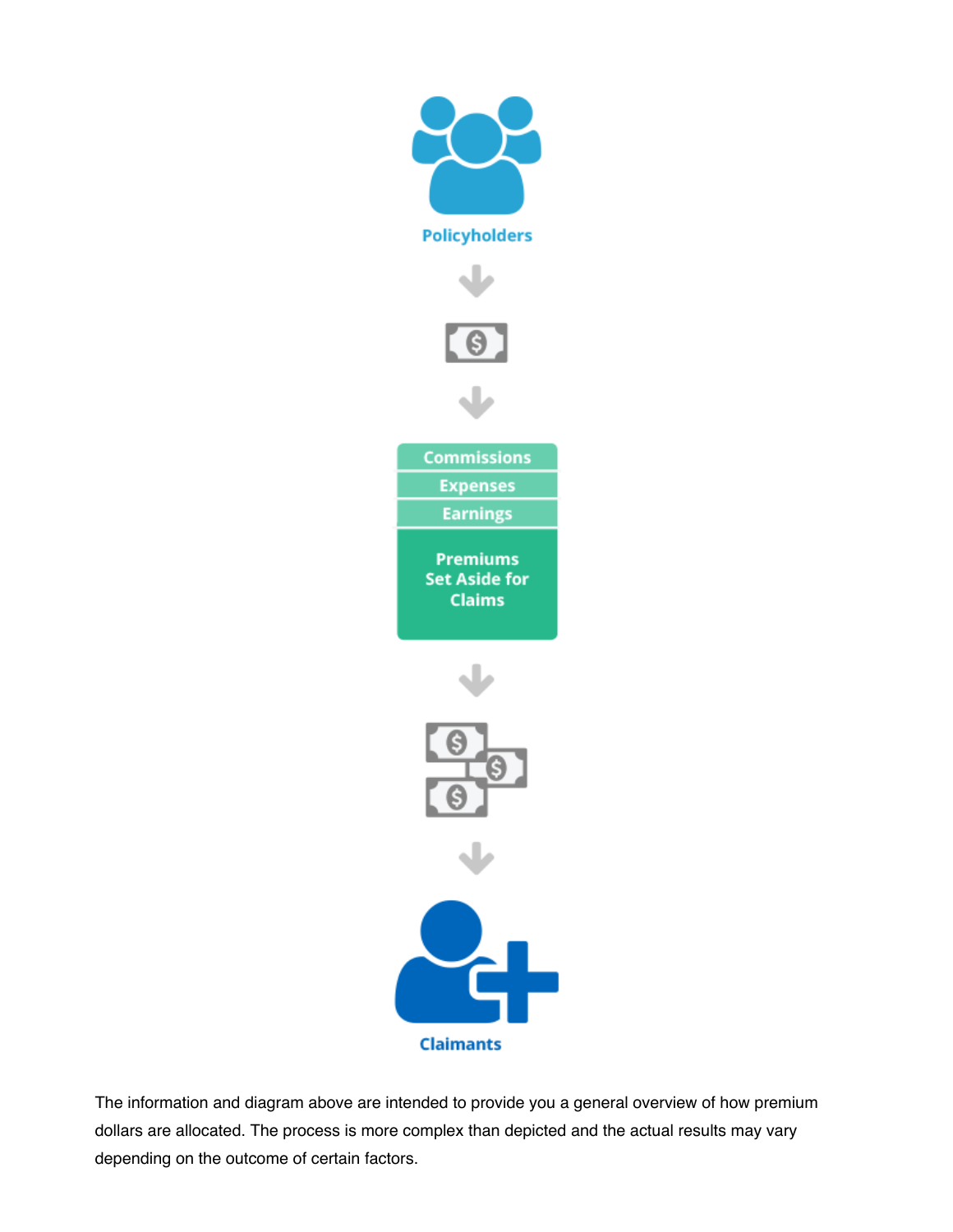# **Why premium increases are needed explained in 3 steps**



### **Step 1**

The premiums set aside to pay claims earn interest, similar to a savings account. Ideally, the amount of premiums set aside to pay claims, plus the interest earned, is equal to future claims.

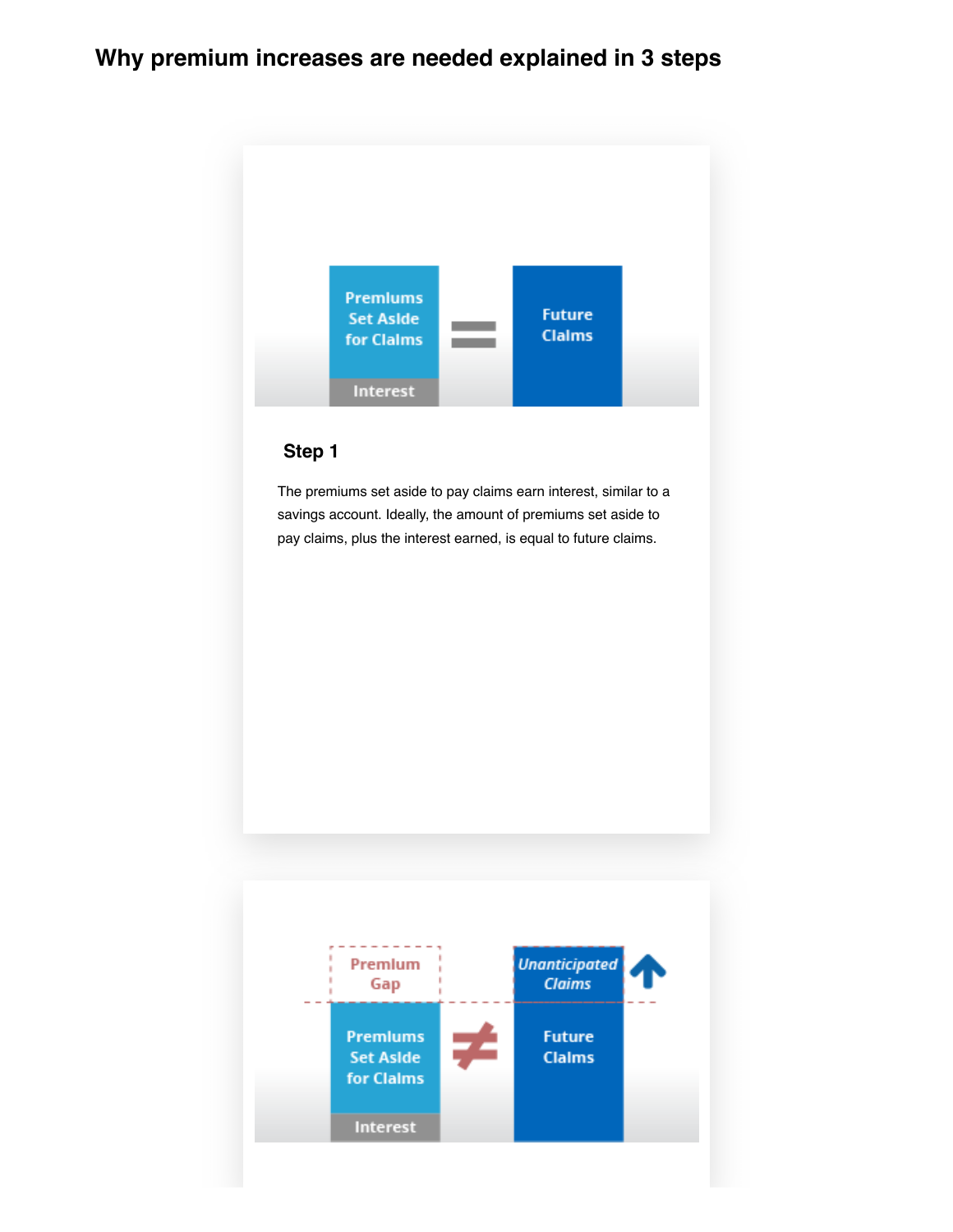#### **Step 2**

Generally, industry experience has shown that many more people are keeping their policies than originally anticipated. While this shows that people truly value their coverage, it also leads to significantly more claims than anticipated. If key assumptions, like the one above, do not turn out (or are not expected to turn out) as originally anticipated, the premiums set aside for claims may not be sufficient to cover future claims.



### **Step 3**

To restore balance, insurers may request premium increases to ensure that they are funded adequately to meet their responsibility to pay claims.